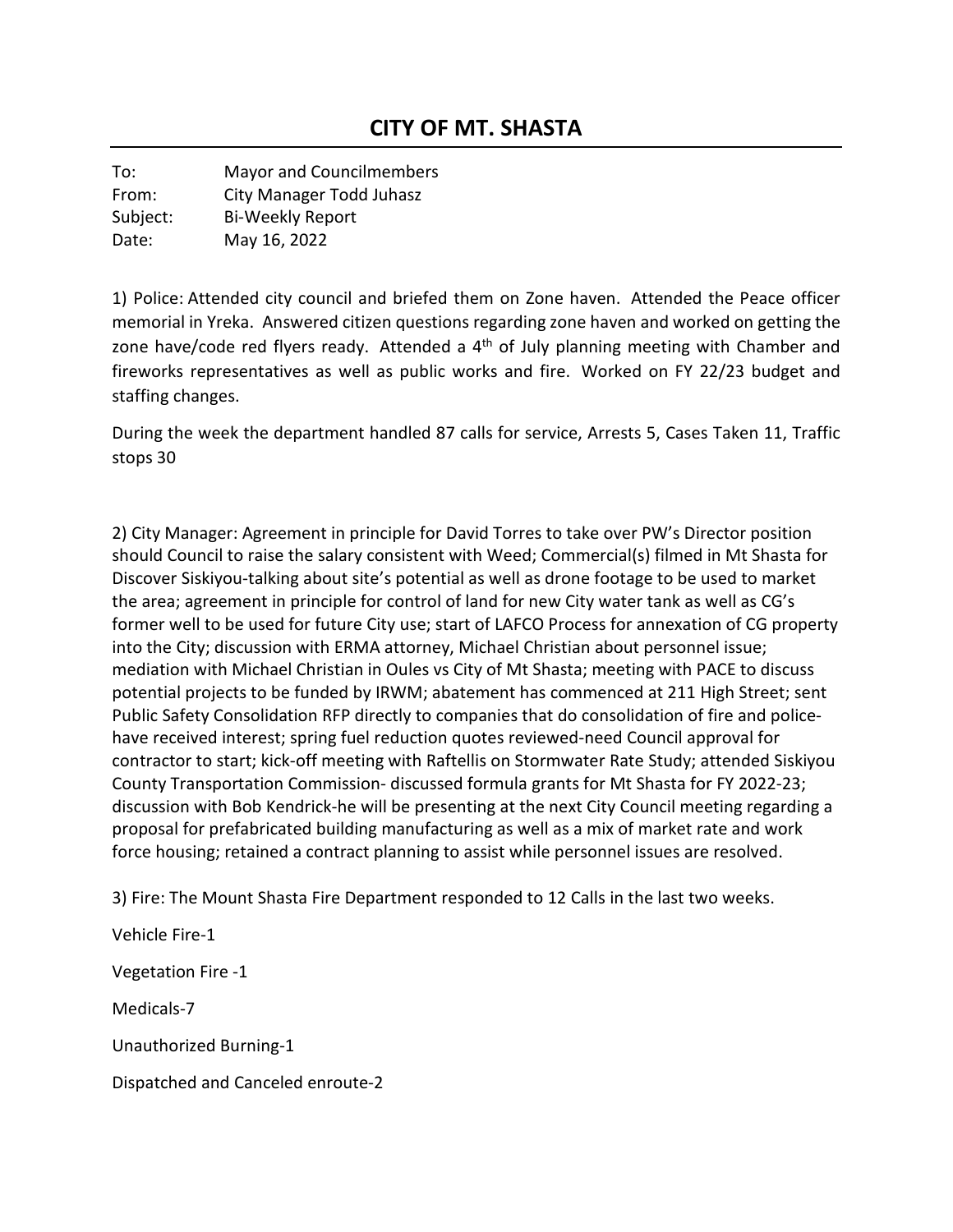2 of the 10 calls were after normal work hours. (6:00 pm to 8:00 am)

Mount Shasta Fire Department personnel worked throughout the week on general duties and keeping the Fire Department clean and sanitized; Captain Cory Burns attended a Rope Rescue Technician class that was five days in duration; a group training was held with Dunsmuir Fire Department, Mount Shasta Fire Department, and Lake Shastina Fire Department; during this training, fire personnel finished some hands-on portions of RT-130 which involved throwing fire shelters as well as training on wildland fire progressive hose lays; fire personnel met with a Cal Fire Forester to touch base regarding rules and regulations for the Springs Defensible Space project-the forester, Pete Feller, was extremely knowledgeable and was able to clear up any unknowns about the project; the Chief met with Geocon Environmental Materials to review the plan as relates to how the City needs to assist them with the brownfield cleanup on the Roseburg property at the south end of town; Chief Rick Joyce and Firefighter Giovanni Lamanna attended a training at South Yreka where they assisted in the cloning of radios and instruction on how to use them. This class was for the individual contractors that will be working on Wildland Fires this fire season.

4) Public Works: Weekly Bac-T routine samples collected and passed; cleaned up and trimmed tree wells on E. Castle Street parking lot; pulled weeds in flower beds at City Hall and Library; flushed and inspected 45 fire hydrants and found three buried hydrant valves and 5 hydrants requiring repairs; four crew members completed online 24 HR Hazwoper training in order to participate in the Landings/Roseburg cleanup efforts in collaboration with Geocon which on May  $16<sup>th</sup>$ ; completed two customer leak adjustment requests; performed monthly water shut offs for delinquent accounts-a total of 15 services were shut off and two services remain shut off; responded to five USA notifications, 0 city leaks, 1 customer water shut offs, and 5 water services remain shut off from delinquent accounts. **Tank 1 Project** – Contractor completed the installation of the 12" watermain along S. Mt Shasta Blvd from Mt. View to I-5 on-ramp- this section was disinfected, flushed and Bac-T samples were taken.

**WWTP** – Brian collected lake and river samples, did plant checks, made LTB/BGB tubes. Brian placed supply orders, cut/paint/installed protective metal edge on dumpster pad, watched spraying training videos. Thursday he did weekly safety checks, raked/burned pine needles in spray shed yard, shipped return controller unit, and did safety meeting. Brooke entered PT data into web database, revised/submitted TRE action plan to state board, lab QCs, phone call discussing TRE action plan with regulator, entered lab data; on Tuesday Brooke did plant checks, read BODs, prepped for lab, observe/adjust flow rates for hydrostatic testing water withdrawal, replaced motor on analyzer, washed glassware. On Wednesday, Brooke did plant checks, weekly lab duties, forwarded golf course water supply flows to Rhonda. Thursday Brooke, did plant checks, entered data, web meeting for new WWTP, discussed ROWD with